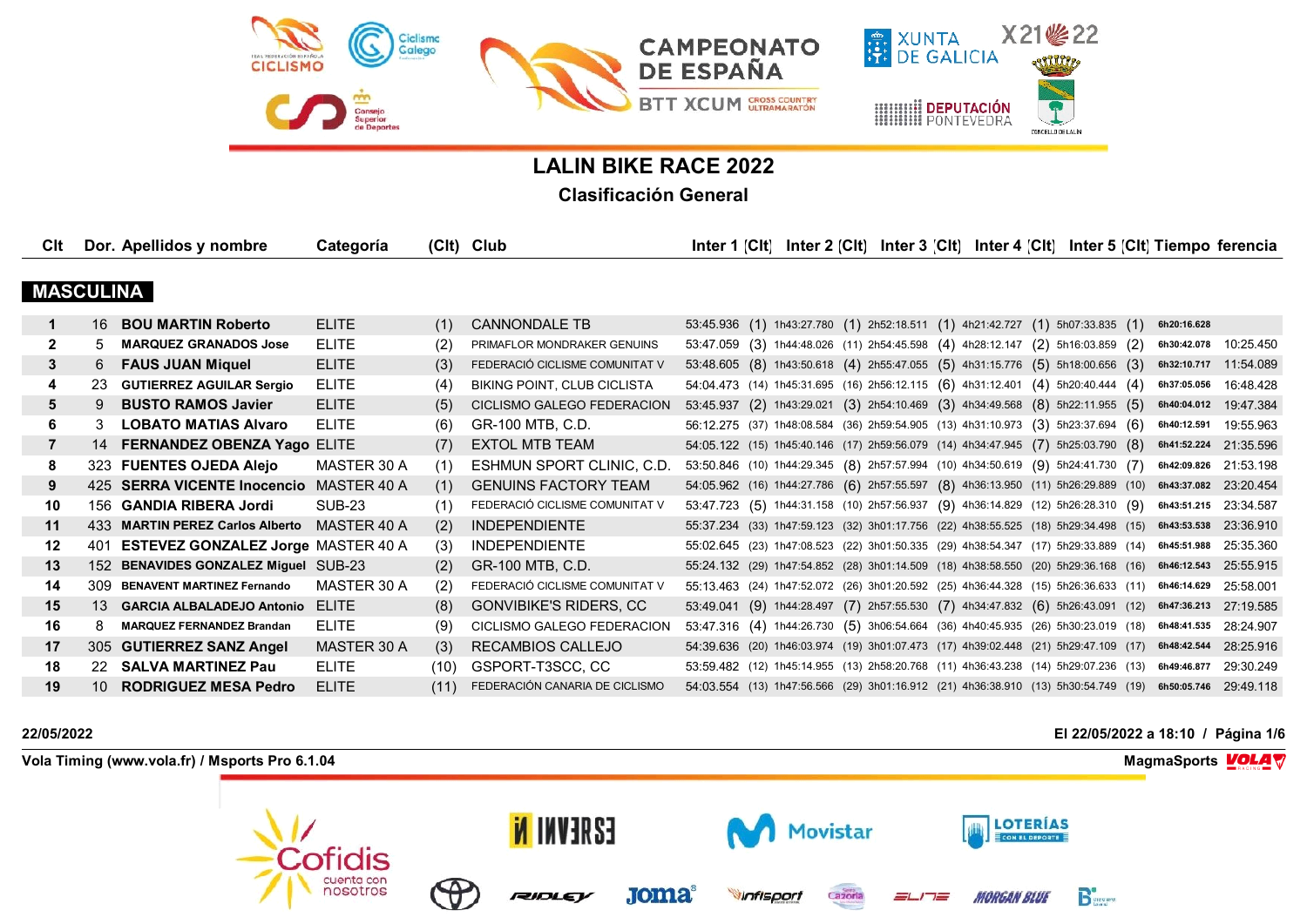

| CIt             |     | Dor. Apellidos y nombre                    | Categoría     |      | (Clt) Club                            |  |  | Inter 1 [CIt] Inter 2 [CIt] Inter 3 [CIt] Inter 4 [CIt] Inter 5 [CIt] Tiempo ferencia                        |  |  |             |           |
|-----------------|-----|--------------------------------------------|---------------|------|---------------------------------------|--|--|--------------------------------------------------------------------------------------------------------------|--|--|-------------|-----------|
|                 |     |                                            |               |      |                                       |  |  |                                                                                                              |  |  |             |           |
| <b>20</b>       |     | 537 ZUGASTI ARRESE Ibon                    | MASTER 50 A   | (1)  | ORBEA SPORT CLUB                      |  |  | 55:37.735 (34) 1h48:04.251 (34) 3h03:07.554 (33) 4h40:32.547 (24) 5h32:44.396 (23) 6h51:21.141 31:04.513     |  |  |             |           |
| 21              | 402 | TRUJILLO HERNANDEZ Juan Pedro              | MASTER 40 B   | (1)  | CONWAY CDC TRUJILLO                   |  |  | 55:23.223 (27) 1h47:57.467 (30) 3h03:06.192 (31) 4h40:27.307 (22) 5h32:41.606 (21)                           |  |  | 6h52:25.079 | 32:08.451 |
| $22 \,$         |     | 151 TRUJILLO GARCIA Jose Antonio           | <b>SUB-23</b> | (3)  | CONWAY CDC TRUJILLO                   |  |  | 55:23.525 (28) 1h47:58.145 (31) 3h03:06.770 (32) 4h40:28.146 (23) 5h32:42.308 (22)                           |  |  | 6h52:25.080 | 32:08.452 |
| 23              | 17  | <b>FERNANDEZ SAINZ Alberto</b>             | <b>ELITE</b>  | (12) | DUGAN TEAM, C.D.E.                    |  |  | 53:51.542 (11) 1h44:30.237 (9) 3h01:20.895 (26) 4h37:56.586 (16) 5h31:30.995 (20) 6h54:08.346                |  |  |             | 33:51.718 |
| 24              |     | 38 FERNANDEZ FERNANDEZ Carlos              | <b>ELITE</b>  | (13) | LIEBANA, C.C.                         |  |  | 53:48.494 (7) 1h45:13.969 (12) 3h00:38.094 (16) 4h42:55.744 (32) 5h37:14.988 (26) 6h56:16.524 35:59.896      |  |  |             |           |
| 25              |     | 15 NIETO ALONSO Alvaro                     | <b>ELITE</b>  | (14) | <b>INDEPENDIENTE</b>                  |  |  | 55:20.973 (26) 1h47:06.185 (21) 3h01:15.675 (19) 4h41:04.465 (28) 5h34:18.721 (24) 6h58:06.797 37:50.169     |  |  |             |           |
| 26              |     | 405 GONZALEZ PERPIÑAN Marcos               | MASTER 40 A   | (4)  | <b>CULTBIKES, CC</b>                  |  |  | 55:36.432 (32) 1h47:50.612 (25) 3h01:23.436 (28) 4h42:30.227 (30) 5h35:45.466 (25) 6h58:07.758 37:51.130     |  |  |             |           |
| 27              | 327 | <b>GUTIERREZ REQUENA Antonio Raul</b>      | MASTER 30 A   | (4)  | <b>FASTER WEAR TEAM, CD</b>           |  |  | 54:28.102 (18) 1h45:23.676 (15) 3h00:21.133 (15) 4h40:33.726 (25) 5h39:53.890 (31) 7h00:22.757 40:06.129     |  |  |             |           |
| 28              |     | 159 ALPISTE QUIJADA Pablo                  | <b>SUB-23</b> | (4)  | KAZAJOZ CYCLING TEAM, C.D.            |  |  | 55:54.721 (36) 1h49:07.770 (38) 3h07:11.971 (37) 4h47:37.212 (35) 5h39:24.762 (29) 7h00:23.413 40:06.785     |  |  |             |           |
| 29              |     | 302 CASUSO CASTRO Manuel                   | MASTER 30 B   | (1)  | CICLISMO GALEGO FEDERACION            |  |  | 55:02.142 (22) 1h48:03.852 (33) 3h06:40.752 (35) 4h47:36.492 (34) 5h39:18.061 (28)                           |  |  | 7h00:23.555 | 40:06.927 |
| 30              |     | 422 TRASBACH SOMOZA Alejandro MASTER 40 B  |               | (2)  | <b>CDM XESTEIRAS</b>                  |  |  | 57:38.259 (48) 1h50:48.283 (41) 3h08:13.650 (41) 4h46:58.946 (33) 5h39:53.430 (30) 7h00:24.398               |  |  |             | 40:07.770 |
| 31              |     | 153 VALDERRAMA PORRAS Fabian SUB-23        |               | (5)  | DESNIVEL ZERO, C.D.C.                 |  |  | 57:20.933 (41) 1h50:40.881 (40) 3h08:12.027 (39) 4h50:27.284 (37) 5h45:28.255 (33) 7h05:39.209               |  |  |             | 45:22.581 |
| 32 <sup>2</sup> |     | 307 SANTACRUZ DEL VALLE Alvaro             | MASTER 30 A   | (5)  | X-SAUCE                               |  |  | 54:38.783 (19) 1h46:23.314 (20) 3h01:51.027 (30) 4h42:54.507 (31) 5h39:55.463 (32) 7h07:42.799 47:26.171     |  |  |             |           |
| 33              |     | 304 VIDAL BARREIRO Gonzalo                 | MASTER 30 B   | (2)  | <b>CDM XESTEIRAS</b>                  |  |  | 56:37.721 (39) 1h50:37.622 (39) 3h08:12.551 (40) 4h53:36.481 (38) 5h47:43.403 (36) 7h08:51.231               |  |  |             | 48:34.603 |
| 34              |     | 303 CANOSA BOUZADA Jose Carlos MASTER 30 A |               | (6)  | <b>CDM XESTEIRAS</b>                  |  |  | 57:42.722 (49) 1h52:43.728 (46) 3h11:37.272 (43) 4h54:38.261 (39) 5h47:40.720 (35) 7h08:51.254 48:34.626     |  |  |             |           |
| 35              |     | 19 GONZALEZ CUSTODIO Adrian                | FLITE.        | (15) | GR-100 MTB, C.D.                      |  |  | 56:12.815 (38) 1h48:09.191 (37) 3h01:20.134 (24) 4h49:15.349 (36) 5h45:43.794 (34) 7h10:02.388               |  |  |             | 49:45.760 |
| 36              |     | 420 PADILLA RUIZ Alfredo                   | MASTER 40 B   | (3)  | <b>CROSSBIKER PINA TEAM</b>           |  |  | 55:36.013 (31) 1h47:46.104 (24) 3h01:19.075 (23) 4h41:41.845 (29) 5h38:31.010 (27) 7h11:55.287               |  |  |             | 51:38.659 |
| 37              |     | 44 CARRELO MAGADAN Manuel                  | FLITE.        | (16) | CASTROPOL DEPORTE, C.D.B. 1h00:14.321 |  |  | (56) 1h55:41.138 (55) 3h13:28.209 (46) 4h57:20.279 (42) 5h51:08.787 (37) 7h14:02.152 53:45.524               |  |  |             |           |
| 38              | 429 | <b>GONZALEZ GARCIA Olay</b>                | MASTER 40 A   | (5)  | <b>CROSSBIKER PINA TEAM</b>           |  |  | 55:38.442 (35) 1h48:05.711 (35) 3h07:28.294 (38) 4h56:07.249 (40) 5h52:41.807 (38) 7h17:08.106 56:51.478     |  |  |             |           |
| 39              | 39  | <b>FRANCO ALVAREZ Abel</b>                 | <b>ELITE</b>  | (17) | <b>EXTOL MTB TEAM</b>                 |  |  | 55:30.135 (30) 1h47:35.705 (23) 3h06:33.085 (34) 4h56:08.921 (41) 5h57:44.695 (40) 7h20:57.299 1h00:40.671   |  |  |             |           |
| 40              | 437 | <b>MOLINA LOZANO Francisco Javier</b>      | MASTER 40 A   | (6)  | <b>GACOSUR</b>                        |  |  | 58:58.700 (53) 1h55:39.540 (53) 3h19:11.439 (53) 5h06:54.859 (46) 6h00:34.246 (43) 7h23:06.695 1h02:50.067   |  |  |             |           |
| 41              |     | 435 LOPEZ FERNANDEZ Raul                   | MASTER 40 A   | (7)  | PEÑA CICLISTA BARGAS                  |  |  | 1h04:24.516 (84) 2h02:35.135 (73) 3h25:28.444 (65) 5h08:53.274 (51) 6h01:25.144 (44) 7h23:06.699 1h02:50.071 |  |  |             |           |

## **22/05/2022 El 22/05/2022 a 18:10 / Página 2/6**

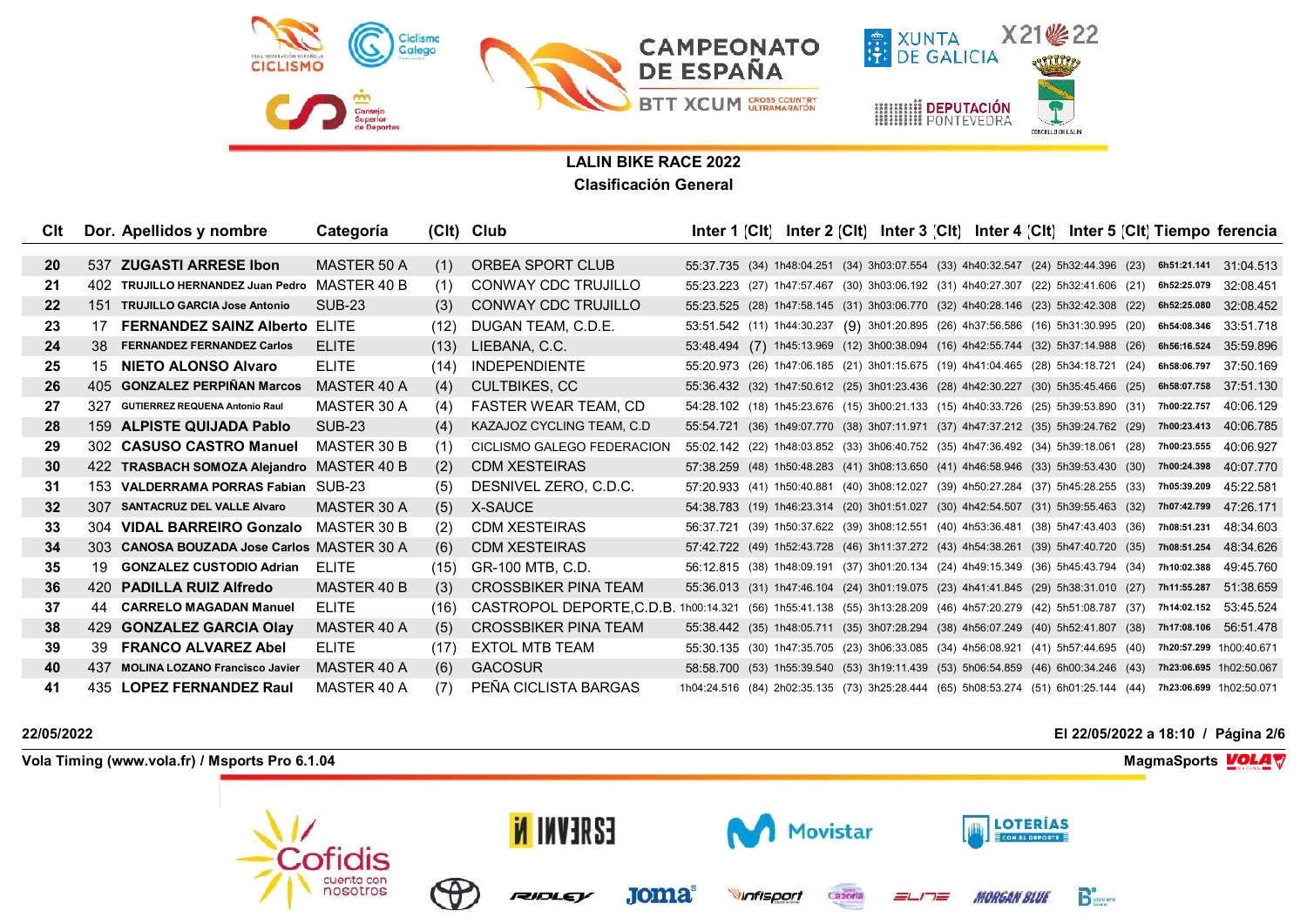

| Clt | Dor. Apellidos y nombre                             | Categoría          |      | (Clt) Club                     |                                                                                                              |  | Inter 1 [Clt] Inter 2 [Clt] Inter 3 [Clt] Inter 4 [Clt] Inter 5 [Clt] Tiempo ferencia                      |  |  |  |                         |
|-----|-----------------------------------------------------|--------------------|------|--------------------------------|--------------------------------------------------------------------------------------------------------------|--|------------------------------------------------------------------------------------------------------------|--|--|--|-------------------------|
|     |                                                     |                    |      |                                |                                                                                                              |  |                                                                                                            |  |  |  |                         |
| 42  | 314 LORENZO LUCAS Andres                            | MASTER 30 B        | (3)  | R-TELECOM CLUB DEPORTIVO       |                                                                                                              |  | 57:00.074 (40) 1h52:30.222 (45) 3h13:09.908 (45) 5h02:07.660 (43) 5h56:57.557 (39) 7h23:43.421 1h03:26.793 |  |  |  |                         |
| 43  | 414 RODRIGUEZ DIAZ Nestor                           | MASTER 40 B        | (4)  | FEDERACIÓN CANARIA DE CICLISMO | 1h02:08.439 (74) 1h58:15.481 (60) 3h21:36.458 (54) 5h07:48.954 (50) 6h00:25.515 (42) 7h23:45.272 1h03:28.644 |  |                                                                                                            |  |  |  |                         |
| 44  | <b>FERRIZ LORENTE Diego</b><br>157                  | <b>SUB-23</b>      | (6)  | FEDERACIÓN ARAGONESA DE CICLIS | 1h00:37.394 (57) 1h56:38.216 (56) 3h19:04.586 (51) 5h06:12.890 (45) 6h00:24.594 (41) 7h24:23.804 1h04:07.176 |  |                                                                                                            |  |  |  |                         |
| 45  | 154 TRUJILLO PACHECO Francisco                      | SUB-23             | (7)  | CONWAY CDC TRUJILLO            |                                                                                                              |  | 57:31.820 (46) 1h53:10.498 (48) 3h21:40.008 (58) 5h15:48.739 (57) 6h10:29.768 (51) 7h32:15.012 1h11:58.384 |  |  |  |                         |
| 46  | 417 MARTIN HERNANDEZ Juaquin David                  | MASTER 40 A        | (8)  | FEDERACIÓN CANARIA DE CICLISMO |                                                                                                              |  | 57:37.355 (47) 1h53:13.039 (50) 3h17:38.902 (50) 5h04:18.165 (44) 6h03:44.131 (45) 7h33:08.849 1h12:52.221 |  |  |  |                         |
| 47  | 505 EXPOSITO ABELEDO Juan Manuel                    | MASTER 50 A        | (2)  | MTC TEAM, C.                   | 1h01:05.132 (61) 1h57:04.423 (58) 3h22:12.065 (59) 5h12:02.981 (54) 6h08:18.307 (47) 7h34:39.600 1h14:22.972 |  |                                                                                                            |  |  |  |                         |
| 48  | 428 VALINA AMEIJENDA Carlos MASTER 40 B             |                    | (5)  | 3AG, C.D.                      | 1h01:16.033 (62) 1h58:28.632 (62) 3h22:12.224 (61) 5h11:41.455 (53) 6h08:22.999 (48) 7h34:40.677 1h14:24.049 |  |                                                                                                            |  |  |  |                         |
| 49  | <b>FERREIRO OTERO Marco Antonio</b><br>441          | MASTER 40 A        | (9)  | BTTEIROS COVA DA SERPE, C.     | 1h02:03.314 (71) 1h58:29.981 (63) 3h24:12.774 (62) 5h17:12.353 (59) 6h10:31.246 (52) 7h34:43.466 1h14:26.838 |  |                                                                                                            |  |  |  |                         |
| 50  | 404 ABEAL ORGEIRA Jorge                             | MASTER 40 B        | (6)  | 3AG. C.D.                      |                                                                                                              |  | 58:21.875 (52) 1h53:28.758 (51) 3h19:07.958 (52) 5h11:11.976 (52) 6h10:18.054 (50) 7h36:32.637 1h16:16.009 |  |  |  |                         |
| 51  | RODRIGUEZ DE LA SIERRA TRUJILL Ricardo Pedro<br>416 | MASTER 40 B        | (7)  | FEDERACIÓN CANARIA DE CICLISMO | 1h01:04.874 (60) 1h58:18.381 (61) 3h21:37.878 (55) 5h07:28.025 (48) 6h08:37.736 (49) 7h37:57.364 1h17:40.736 |  |                                                                                                            |  |  |  |                         |
| 52  | 407 BLAZQUEZ SIERRA Juan Carlos                     | MASTER 40 A        | (10) | <b>CROSSBIKER PINA TEAM</b>    |                                                                                                              |  | 57:24.471 (44) 1h53:11.427 (49) 3h17:36.648 (49) 5h07:28.865 (49) 6h10:35.406 (53) 7h38:43.699 1h18:27.071 |  |  |  |                         |
| 53  | 26<br><b>MACIAS RODRIGUEZ Juan Antonio</b>          | <b>FLITE</b>       | (18) | GRAZALEMEÑO, C.C.              | 1h01:29.989 (68) 1h58:40.492 (67) 3h24:39.264 (63) 5h17:18.380 (60) 6h14:11.792 (54) 7h38:44.167 1h18:27.539 |  |                                                                                                            |  |  |  |                         |
| 54  | 334 GUERRA MAGAN Antonio                            | MASTER 30 B        | (4)  | BIKESTRADA, P.C.               |                                                                                                              |  | 59:00.153 (55) 1h56:52.494 (57) 3h22:12.199 (60) 5h14:01.373 (55) 6h15:11.304 (55) 7h38:45.435 1h18:28.807 |  |  |  |                         |
| 55  | 155 UTRERO RIOS Juan                                | <b>SUB-23</b>      | (8)  | QUINTANA PROINGO TEAM          |                                                                                                              |  | 58:59.180 (54) 1h55:38.598 (52) 3h17:08.208 (48) 5h06:54.906 (47) 6h06:12.560 (46) 7h40:29.825 1h20:13.197 |  |  |  |                         |
| 56  | 35 GONZALEZ GENDE Victor                            | <b>ELITE</b>       | (19) | MONTENEME-CALVO MARATHON TEAM  |                                                                                                              |  | 57:46.017 (51) 1h55:41.086 (54) 3h21:40.005 (57) 5h17:11.452 (58) 6h18:49.228 (56) 7h44:54.974 1h24:38.346 |  |  |  |                         |
| 57  | 311 MARINO ESTEVEZ Sergio                           | MASTER 30 A        | (7)  | SANOMEDIO, A.C.D.              |                                                                                                              |  | 57:42.722 (49) 1h52:47.899 (47) 3h13:02.642 (44) 5h24:42.648 (61) 6h27:24.473 (60) 7h52:14.450 1h31:57.822 |  |  |  |                         |
| 58  | 326 ROMERO FERNANDEZ David                          | MASTER 30 B        | (5)  | CICLOSQUINTENA, C.             | 1h06:26.679 (92) 2h06:13.189 (86) 3h32:09.333 (70) 5h25:24.687 (62) 6h26:16.471 (58) 7h55:28.118 1h35:11.490 |  |                                                                                                            |  |  |  |                         |
| 59  | <b>MASCATO FERNANDEZ Yago</b><br>411                | MASTER 40 A        | (11) | TOXO, P.C.                     | 1h01:16.300 (63) 1h58:37.961 (66) 3h26:45.134 (66) 5h27:52.787 (63) 6h26:17.562 (59)                         |  |                                                                                                            |  |  |  | 7h55:48.387 1h35:31.759 |
| 60  | 409 LOPEZ SAEZ David                                | MASTER 40 A        | (12) | <b>MOSKITO BIKERS C.D.E.</b>   |                                                                                                              |  | 57:26.072 (45) 1h52:02.600 (44) 3h14:40.407 (47) 5h15:44.815 (56) 6h23:19.506 (57) 7h57:03.808 1h36:47.180 |  |  |  |                         |
| -61 | 328 FIGUEIRO CALO Jose Ramon                        | MASTER 30 B        | (6)  | OS AFORCADOS MTB. C.C.         | 1h04:02.518 (81) 2h05:44.319 (83) 3h35:48.397 (77) 5h34:02.562 (69) 6h32:17.856 (63) 8h00:19.205 1h40:02.577 |  |                                                                                                            |  |  |  |                         |
| 62  | 502 PUENTE PEREZ Javier                             | <b>MASTER 50 B</b> | (1)  | LEON, C.D.C.                   | 1h06:27.917 (93) 2h09:42.197 (93) 3h39:43.874 (83) 5h35:23.165 (75) 6h32:51.276 (65) 8h00:27.550 1h40:10.922 |  |                                                                                                            |  |  |  |                         |
| 63  | 419 REQUENA MARTI Miguel Angel                      | MASTER 40 A        | (13) | <b>INDEPENDIENTE</b>           | 1h04:03.959 (83) 2h05:46.889 (84) 3h36:43.089 (80) 5h32:10.445 (67) 6h32:49.596 (64)                         |  |                                                                                                            |  |  |  | 8h00:33.948 1h40:17.320 |

## **22/05/2022 El 22/05/2022 a 18:10 / Página 3/6**

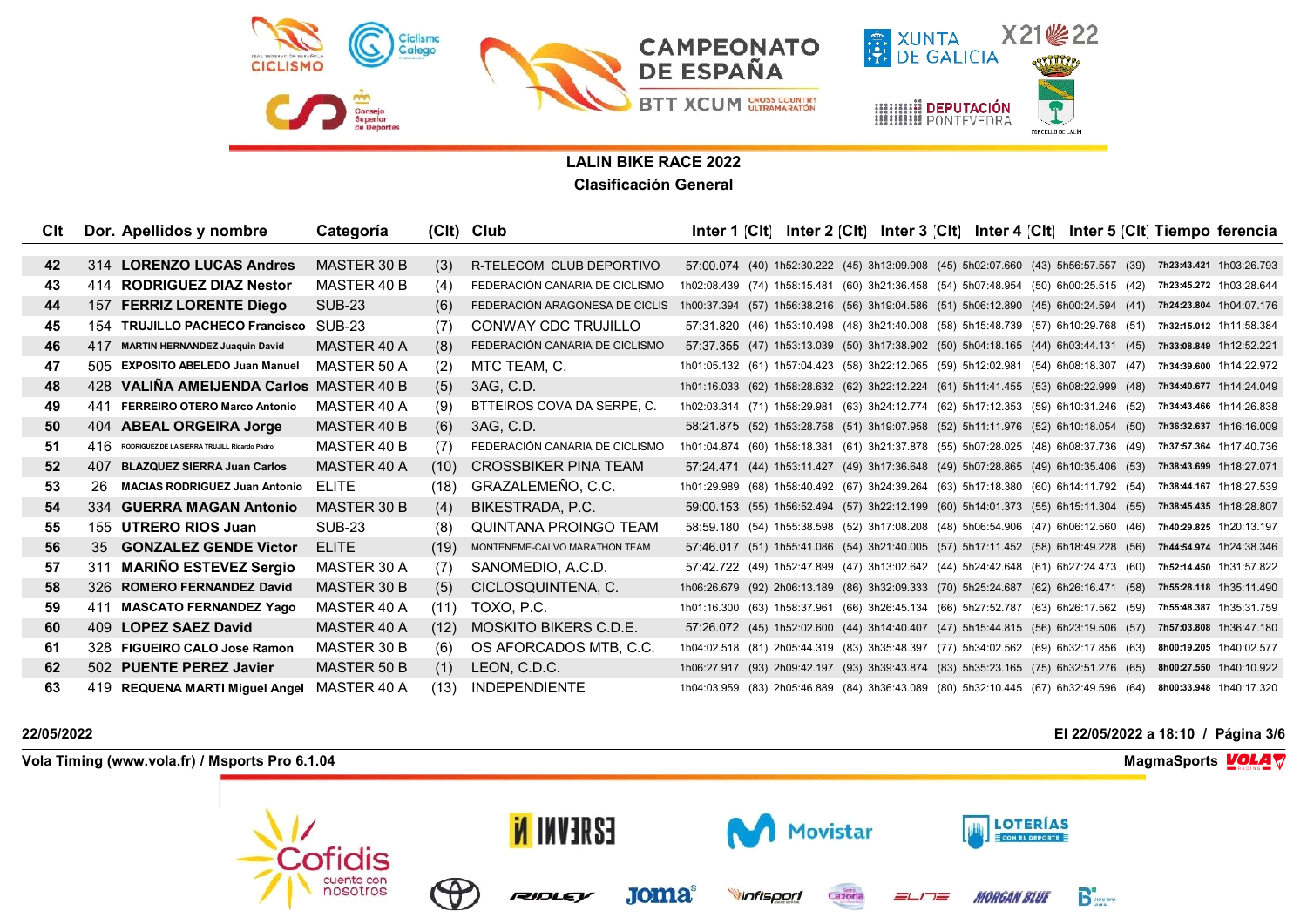

| Clt |     | Dor. Apellidos y nombre                    | Categoría    |      | (Clt) Club                                                                                                          | Inter 1 <b>[C</b> It]                                                                   |  | Inter 2 [CIt] Inter 3 [CIt] Inter 4 [CIt] Inter 5 [CIt] Tiempo ferencia |  |  |                         |  |
|-----|-----|--------------------------------------------|--------------|------|---------------------------------------------------------------------------------------------------------------------|-----------------------------------------------------------------------------------------|--|-------------------------------------------------------------------------|--|--|-------------------------|--|
|     |     |                                            |              |      |                                                                                                                     |                                                                                         |  |                                                                         |  |  |                         |  |
| 64  |     | 606 VIDAL VALLE Armando                    | MASTER 60 B  | (1)  | FEDERACIÓN ARAGONESA DE CICLIS 1h01:59.872 (69) 2h02:53.958 (75) 3h30:42.102 (68) 5h28:08.422 (64) 6h27:45.213 (61) |                                                                                         |  |                                                                         |  |  | 8h01:58.088 1h41:41.460 |  |
| 65  | 444 | <b>TORVISO BERDEAL Jose Antonio</b>        | MASTER 40 B  | (8)  | EXTOL MTB TEAM, C.D.                                                                                                | 1h01:19.599 (66) 2h05:13.570 (82) 3h35:51.758 (79) 5h30:37.433 (65) 6h30:27.809 (62)    |  |                                                                         |  |  | 8h05:04.227 1h44:47.599 |  |
| 66  |     | 539 TORIBIO ANTUÑA Juan Manuel             | MASTER 50 A  | (3)  | SANTI PEREZ-MIRADOR DEL NALON                                                                                       | 1h02:06.313 (73) 2h02:13.451 (71) 3h29:55.194 (67) 5h32:50.703 (68)                     |  |                                                                         |  |  | 8h06:46.367 1h46:29.739 |  |
| 67  |     | 436 ROMERO ROMERO Jose Maria               | MASTER 40 B  | (9)  | MUROS, C.C.                                                                                                         | 1h05:46.319 (89) 2h05:55.271 (85) 3h34:43.652 (74) 5h31:19.753 (66) 6h36:04.493 (66)    |  |                                                                         |  |  | 8h09:58.838 1h49:42.210 |  |
| 68  |     | 320 CASAL REY Antonio                      | MASTER 30 B  | (7)  | <b>GLOBAL DXT TEAM, C.D.</b>                                                                                        | 1h05:53.407 (90) 2h08:00.127 (89) 3h40:38.774 (84) 5h41:28.490 (78) 6h40:05.481 (68)    |  |                                                                         |  |  | 8h12:02.726 1h51:46.098 |  |
| 69  |     | 517 RAMOS LOPEZ Juan Franciso              | MASTER 50 A  | (4)  | C.C. SEPTEM FRATRES                                                                                                 | 1h02:57.070 (76) 2h04:02.429 (77) 3h31:43.920 (69) 5h44:15.081 (79) 6h44:52.157 (73)    |  |                                                                         |  |  | 8h12:37.047 1h52:20.419 |  |
| 70  |     | 504 PEREZ OVIDE Jose Manuel MASTER 50 B    |              | (2)  | CASTROPOL DEPORTE, C.D.B. 1h01:17.252 (65) 2h00:05.291 (69) 3h33:08.254 (71) 5h35:09.372 (74) 6h37:41.233 (67)      |                                                                                         |  |                                                                         |  |  | 8h14:23.727 1h54:07.099 |  |
| 71  |     | 442 SUAREZ SUAREZ Gonzalo                  | MASTER 40 B  | (10) | BTT ULTREIA, C.                                                                                                     | 1h06:24.637 (91) 2h07:37.598 (88) 3h37:43.096 (81) 5h38:21.060 (76) 6h44:30.407 (71)    |  |                                                                         |  |  | 8h14:26.469 1h54:09.841 |  |
| 71  |     | 440 ALDAO VILA Manuel                      | MASTER 40 B  | (10) | 3AG, C.D.                                                                                                           | 1h03:45.778 (80) 2h04:11.359 (79) 3h35:50.289 (78) 5h34:53.031 (72) 6h44:58.745 (74)    |  |                                                                         |  |  | 8h14:26.469 1h54:09.841 |  |
| 73  |     | 514 CASTELO VAZQUEZ Jose Ramon             | MASTER 50 B  | (3)  | <b>CDM XESTEIRAS</b>                                                                                                | 1h04:02.900 (82) 2h04:10.489 (78) 3h33:23.290 (72) 5h34:27.325 (70) 6h40:51.809 (69)    |  |                                                                         |  |  | 8h15:36.592 1h55:19.964 |  |
| 74  | 601 | <b>GOMEZ PASTOR Carmelo</b>                | MASTER 60 A  | (1)  | <b>INDEPENDIENTE</b>                                                                                                | 1h03:44.533 (79) 2h04:54.189 (80) 3h35:19.979 (76) 5h34:29.843 (71) 6h41:31.942 (70)    |  |                                                                         |  |  | 8h15:43.014 1h55:26.386 |  |
| 75  |     | 525 CARMONA MORENO Lucas                   | MASTER 50 A  | (5)  | RONDA LUCENA, C.D.                                                                                                  | 1h05:14.490 (85) 2h06:30.709 (87) 3h39:39.015 (82) 5h38:31.801 (77) 6h44:49.098 (72)    |  |                                                                         |  |  | 8h16:00.828 1h55:44.200 |  |
| 76  |     | 317 CABADO PRADO Julio                     | MASTER 30 A  | (8)  | FRIOL, C.C.                                                                                                         | 1h02:01.233 (70) 2h02:34.317 (72) 3h34:12.470 (73) 5h35:08.151 (73) 6h47:17.175 (75)    |  |                                                                         |  |  | 8h28:01.738 2h07:45.110 |  |
| 77  | 33. | <b>CARVALHO MUCHA Isidro</b>               | FLITE.       | (20) | <b>CAYONBIKES TEAM</b>                                                                                              | 1h06:39.617 (95) 2h11:16.006 (97) 3h50:03.120 (93) 5h54:08.127 (81) 6h57:50.483 (76)    |  |                                                                         |  |  | 8h30:38.323 2h10:21.695 |  |
| 78  |     | 418 HERBELLO MARZAN Manuel Alberto         | MASTER 40 B  | (12) | QUEBICI-MARCISPORT, C.                                                                                              | 1h05:22.569 (88) 2h08:02.267 (90) 3h40:45.726 (85) 5h48:05.198 (80) 6h57:56.542 (77)    |  |                                                                         |  |  | 8h35:29.887 2h15:13.259 |  |
| 79  | 527 | <b>GONZALEZ ROMERO Roberto</b>             | MASTER 50 A  | (6)  | AFILADOR C.D.                                                                                                       | 1h07:30.778 (96) 2h11:00.015 (96) 3h48:05.562 (89) 6h02:15.604 (89) 7h04:34.098 (83)    |  |                                                                         |  |  | 8h40:58.360 2h20:41.732 |  |
| 80  | 431 | <b>PORTAS GONZALEZ Pablo</b>               | MASTER 40 A  | (14) | ARMENTEIRA E PUNTO, C.                                                                                              | 1h08:46.548 (107) 2h11:59.267 (98) 3h49:57.118 (91) 5h57:58.727 (86) 7h03:56.998 (81)   |  |                                                                         |  |  | 8h40:59.273 2h20:42.645 |  |
| 81  |     | 332 PAREDES RODRIGUEZ Ruben                | MASTER 30 B  | (8)  | BTTEIROS COVA DA SERPE, C.                                                                                          | 1h05:22.072 (87) 2h09:40.176 (92) 3h45:12.125 (87) 5h54:59.607 (82) 7h02:04.748 (78)    |  |                                                                         |  |  | 8h42:15.233 2h21:58.605 |  |
| 82  |     | 605 CAYUELA GARCIA Jeronimo                | MASTER 60 A  | (2)  | COSTABIKE C.C.                                                                                                      | 1h09:50.427 (111) 2h15:58.853 (107) 3h55:44.409 (101) 5h57:02.318 (84) 7h03:56.176 (80) |  |                                                                         |  |  | 8h45:16.454 2h24:59.826 |  |
| 83  |     | 25 CAYUELA LOPEZ Jose Manuel               | <b>FLITE</b> | (21) | ENCACON SLU CONSTRUCCIONES                                                                                          | 1h09:49.836 (110) 2h15:59.929 (109) 3h51:20.561 (94) 5h57:03.860 (85) 7h03:54.206 (79)  |  |                                                                         |  |  | 8h45:16.523 2h24:59.895 |  |
| 84  |     | 611 DEL PRADO VAZQUEZ Emiliano MASTER 60 A |              | (3)  | <b>MOUNTAIN BIKE MADRID</b>                                                                                         | 1h10:35.149 (113) 2h18:45.422 (113) 3h56:52.567 (102) 6h01:31.264 (88) 7h06:48.603 (84) |  |                                                                         |  |  | 8h48:16.404 2h27:59.776 |  |
| 85  |     | 519 TOYOS LLERA Jesus Manuel               | MASTER 50 A  | (7)  | CICLOS FRAN, C.C.                                                                                                   | 1h05:18.838 (86) 2h08:14.098 (91) 3h49:35.447 (90) 6h01:14.459 (87) 7h04:15.121 (82)    |  |                                                                         |  |  | 8h49:50.083 2h29:33.455 |  |

## **22/05/2022 El 22/05/2022 a 18:10 / Página 4/6**

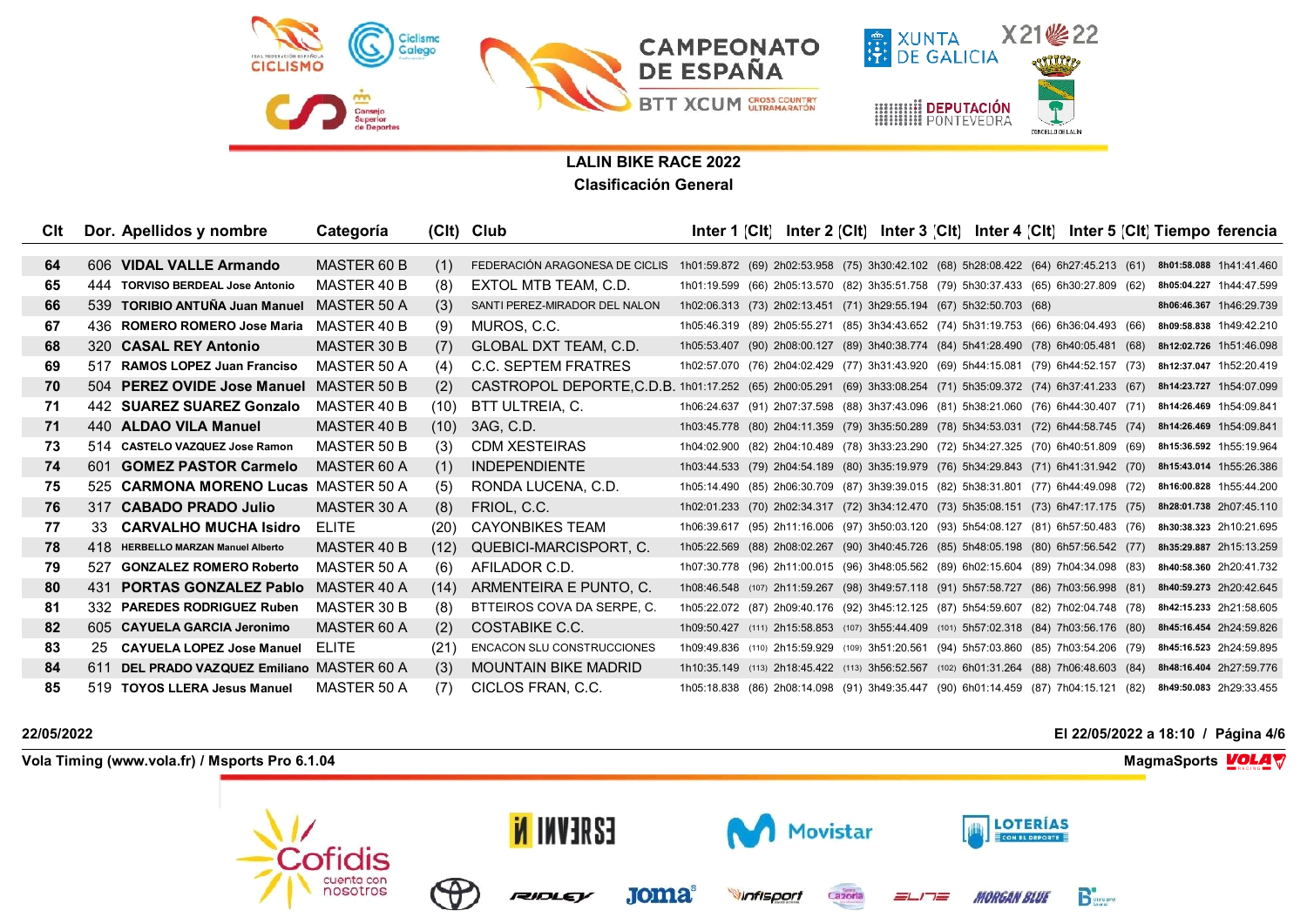

| Clt |     | Dor. Apellidos y nombre                            | Categoría       |      | (Clt) Club                                                                                                        | Inter 1 <b>[C</b> It]                                                                                              |  |  |  |                  | Inter 2 [CIt] Inter 3 [CIt] Inter 4 [CIt] Inter 5 [CIt] Tiempo ferencia                                            |  |
|-----|-----|----------------------------------------------------|-----------------|------|-------------------------------------------------------------------------------------------------------------------|--------------------------------------------------------------------------------------------------------------------|--|--|--|------------------|--------------------------------------------------------------------------------------------------------------------|--|
|     |     |                                                    |                 |      |                                                                                                                   |                                                                                                                    |  |  |  |                  |                                                                                                                    |  |
| 86  |     | 506 OTERO AMOR Carlos                              | MASTER 50 B     | (4)  | NORINVER CYCLING TEAM                                                                                             | 1h02:59.492 (77) 2h04:58.869 (81) 3h59:05.857 (106) 6h04:59.163 (91) 7h10:35.801 (87)                              |  |  |  |                  | 8h50:54.114 2h30:37.486                                                                                            |  |
| 87  | 802 | <b>CRUJEIRAS REY Francisco Manuel</b>              | CICLO. MASCULIN | (1)  |                                                                                                                   | 1h11:46.674 (121) 2h21:57.403 (121) 4h14:40.142 (118)                                                              |  |  |  | 7h08:51.251 (85) | 8h50:54.653 2h30:38.025                                                                                            |  |
| 88  |     | 543 VILLANUEVA GOMEZ Jose Ramon                    | MASTER 50 A     | (8)  | ARMENTEIRA E PUNTO, C.                                                                                            | 1h10:30.517 (112) 2h15:59.325 (108) 3h54:05.957 (100) 6h02:17.817 (90) 7h16:28.576 (89)                            |  |  |  |                  | 8h53:52.474 2h33:35.846                                                                                            |  |
| 89  | 34  | <b>BLANCO MENDEZ Jorge</b>                         | <b>ELITE</b>    | (22) | AVELAIÑAS, C.C.                                                                                                   | 1h07:39.377 (98) 2h10:30.956 (95) 3h45:40.912 (88) 5h56:24.308 (83) 7h09:39.111 (86)                               |  |  |  |                  | 8h55:35.223 2h35:18.595                                                                                            |  |
| 90  |     | 443 RODRIGUEZ LOPEZ Rodrigo Ivan                   | MASTER 40 A     | (15) | RIBEIRAS DO MIÑO. C.C.                                                                                            | 1h11:24.549 (117) 2h21:00.510 (119) 4h10:00.063 (115) 6h22:27.377 (99) 7h26:34.257 (95)                            |  |  |  |                  | 8h59:06.277 2h38:49.649                                                                                            |  |
| 91  |     | 508 SESTELO MARTINEZ Gonzalo Elias                 | MASTER 50 B     | (5)  | A LAMPREA, C.C.                                                                                                   | 1h07:33.157 (97) 2h13:05.168 (102) 3h52:56.401 (96) 6h07:38.416 (93) 7h18:23.855 (90)                              |  |  |  |                  | 8h59:44.831 2h39:28.203                                                                                            |  |
| 92  |     | 446 MIGUEZ LOPEZ Pablo                             | MASTER 40 B     | (13) | <b>GRAFICAS LAR, P.C.</b>                                                                                         | 1h08:38.721 (106) 2h12:30.748 (99) 3h50:01.398 (92) 6h06:07.017 (92) 7h14:20.590 (88)                              |  |  |  |                  | 9h00:08.762 2h39:52.134                                                                                            |  |
| 93  | 40  | <b>RIVAS PRADO Alain</b>                           | <b>ELITE</b>    | (23) | BICICLISTAS GALEGOS, A.D.                                                                                         | 1h08:02.174 (100) 2h14:46.187 (104) 3h53:48.923 (97) 6h07:45.203 (95) 7h23:55.700 (91)                             |  |  |  |                  | 9h07:26.009 2h47:09.381                                                                                            |  |
| 94  |     | 336 GARCIA LOPEZ Javier                            | MASTER 30 B     | (9)  | SAN RAMON DE VILALBA, A.P. 1h08:03.777 (102) 2h14:45.353 (103) 3h53:48.980 (98) 6h07:56.442 (96) 7h24:01.431 (92) |                                                                                                                    |  |  |  |                  | 9h07:26.011 2h47:09.383                                                                                            |  |
| 95  | 41  | <b>RIVAS PRADO Alberto</b>                         | <b>ELITE</b>    | (24) | BICICLISTAS GALEGOS, A.D.                                                                                         | 1h08:02.317 (101) 2h14:46.453 (105) 3h53:50.959 (99) 6h07:44.282 (94) 7h24:02.601 (93)                             |  |  |  |                  | 9h07:26.102 2h47:09.474                                                                                            |  |
| 96  |     | 412 LOBATO LOPEZ Pedro                             | MASTER 40 B     | (14) | BICI O CON, C.                                                                                                    | 1h09:19.296 (109) 2h15:03.465 (106) 3h58:40.240 (104) 6h13:50.494 (97) 7h24:23.974 (94)                            |  |  |  |                  | 9h07:26.212 2h47:09.584                                                                                            |  |
| 97  |     | 430 PUYOL RUEDA Carlos                             | MASTER 40 B     | (15) | <b>GEGANT DE PEDRA, CC</b>                                                                                        | 1h11:31.294 (120) 2h21:40.101 (120) 4h09:30.963 (114) 6h26:04.137 (104) 7h33:44.968 (98)                           |  |  |  |                  | 9h12:48.196 2h52:31.568                                                                                            |  |
| 98  | -27 | <b>LOPEZ LOPEZ Javier</b>                          | <b>ELITE</b>    | (25) | CAIMANES BETANZOS, C. BTT                                                                                         | 1h11:28.321 (118) 2h20:12.730 (116) 4h04:21.005 (110) 6h21:32.312 (98) 7h32:41.163 (96)                            |  |  |  |                  | 9h12:53.658 2h52:37.030                                                                                            |  |
| 99  |     | 324 AMOEDO FERNANDEZ David                         | MASTER 30 B     | (10) | SANOMEDIO, A.C.D.                                                                                                 | 1h08:47.477 (108) 2h19:13.266 (115) 4h11:13.519 (116) 6h25:06.669 (102) 7h32:41.684 (97)                           |  |  |  |                  | 9h15:00.102 2h54:43.474                                                                                            |  |
| 100 | 801 | <b>MIGUEL MANZANO Luis Alberto CICLO. MASCULIN</b> |                 | (2)  |                                                                                                                   | 1h14:26.813 (124) 2h26:57.238 (122) 4h09:08.523 (113) 6h28:21.225 (105) 7h41:23.217 (101)                          |  |  |  |                  | 9h26:18.268 3h06:01.640                                                                                            |  |
| 101 |     | 603 ARIAS ARIAS Constantino                        | MASTER 60 A     | (4)  | TRES LUNAS VALDEORRAS, C.D.                                                                                       | 1h11:23.488 (116) 2h20:50.021 (117) 4h04:28.738 (111) 6h25:51.378 (103) 7h41:39.092 (102)                          |  |  |  |                  | 9h40:49.411 3h20:32.783                                                                                            |  |
| 102 |     | 413 LEIS MOSQUERA Juan Jesus                       | MASTER 40 A     | (16) | RIBADOULLA, A.S.D.                                                                                                | 1h03:08.878 (78) 2h03:29.269 (76) 3h58:30.867 (103) 6h23:52.538 (101) 7h41:17.480 (99)                             |  |  |  |                  | 9h56:29.510 3h36:12.882                                                                                            |  |
| 103 | 32  | <b>FERNANDEZ VIDAL Porfirio ELITE</b>              |                 | (26) | ARMENTEIRA E PUNTO, C.                                                                                            |                                                                                                                    |  |  |  |                  | 1h10:54.444 (115) 2h19:07.992 (114) 3h59:19.386 (108) 6h23:51.909 (100) 7h41:18.181 (100) 9h56:29.980 3h36:13.352  |  |
| 104 | 604 | <b>MARTIN SANCHEZ Mario</b>                        | MASTER 60 B     | (2)  | <b>CLUB DEPORTIVO ILLESBIKE</b>                                                                                   |                                                                                                                    |  |  |  |                  | 1h15:21.886 (127) 2h28:43.915 (125) 4h23:14.102 (120) 6h46:46.590 (106) 8h03:33.740 (103) 10h02:27.306 3h42:10.678 |  |
| 105 |     | 513 MARTIN VIERA Sebastian Loreto                  | MASTER 50 A     | (9)  | C.C. TAMADABA BIKER AGAETE                                                                                        | 1h15:30.792 (128) 2h33:24.501 (128) 4h26:51.423 (121) 6h51:12.327 (108) 8h11:10.583 (104) 10h05:08.133 3h44:51.505 |  |  |  |                  |                                                                                                                    |  |
| 106 |     | 312 TRILLO BLANCO Angel                            | MASTER 30 B     | (11) | TOXO, P.C.                                                                                                        |                                                                                                                    |  |  |  |                  | 1h20:20.090 (130) 2h39:28.047 (129) 4h33:34.292 (123) 6h51:10.238 (107) 8h11:11.194 (106) 10h05:08.203 3h44:51.575 |  |
| 107 |     | 432 BERMUDEZ HINOJOSA Juan Carlos                  | MASTER 40 B     | (16) | RONDA LUCENA, C.D.                                                                                                |                                                                                                                    |  |  |  |                  | 1h14:24.733 (123) 2h26:59.747 (123) 4h21:13.962 (119) 6h51:16.479 (109) 8h11:10.757 (105) 10h05:08.377 3h44:51.749 |  |

## **22/05/2022 El 22/05/2022 a 18:10 / Página 5/6**